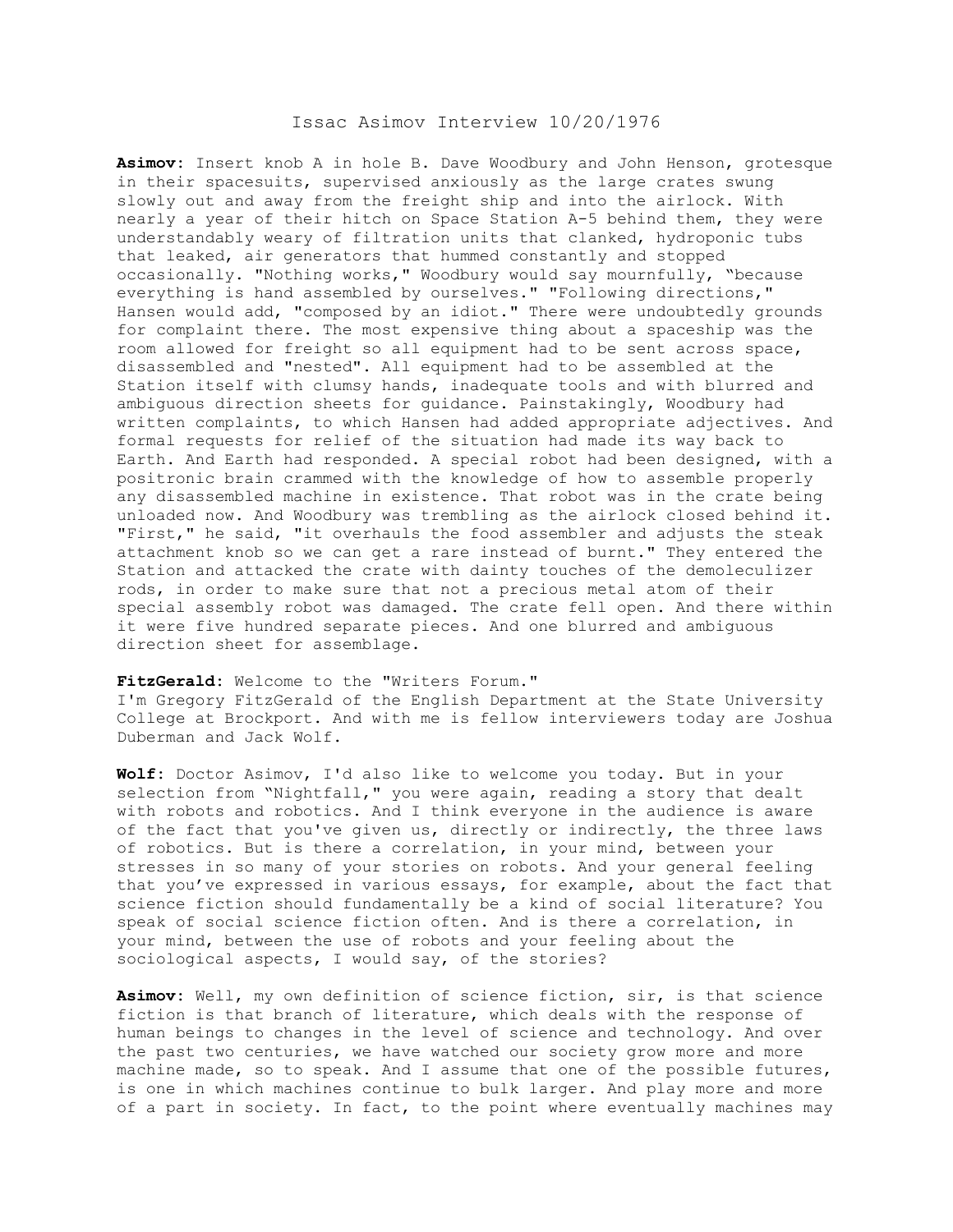quote, "take over," unquote. So, that a good portion of my stories deal with this possibility. I have machines beginning to have human intelligence. I have machines capable of doing all sorts of complex tasks we associate only with human beings. And eventually, I write stories in which the machinery does, more or less, threaten to take over. My own feeling is twofold here. In the first place, I don't feel robots as monsters who will destroy their creators. Because I assume that the people who build monsters will -- beg your pardon. That the people who build robots will also know enough to build safeguards into robots. Secondly, when the time comes that robots, machinery in general, are sufficiently intelligent to replace us, I think they should. We have had many cases in the course of human evolution and the vast evolution of life before that, in which one species replaced another. Because the replacing species was in one way or another more efficient than the species replaced. I don't think that Homo sapiens possesses any divine right to the top rung. If there's something that's better than we are, then let it take the top rung. As a matter of fact, my feeling is that we are doing such a miserable job in preserving the Earth and its life forms that I can't help but feel that the sooner we're replaced the better for all other forms of life.

**Wolf:** Maybe we won't leave much that anybody can live among, except robots.

**Asimov:** And give us 30 years and the replacement will come too late. **Duberman**: In your robot stories and in your "Foundation" trilogy, you outlined a possible future, which has taken over, to a large extent, future extrapolations, by other science fiction authors. Perhaps, it's because your view is more efficient.

**Asimov:** Well, as a matter of fact, we in science fiction, we authors, are all of us, more or less friends. We inhabit a small, specialized world in which we are comfortable. And the general feeling is that ideas are common property. That when one science fiction writer thinks up something which is, in its way, very useful. And you want to use it too, you put it into your own words, but to use it freely. Nobody in science fiction, is going to accuse any other person in science fiction, of using his ideas. In fact, we borrow so generously that there's no way of telling whose idea it was. For instance, in my novel "The Caves of Steel," it was very important to the plot to have moving sidewalks with an elaborate system of side strips that enabled you to work up to the speed of the sidewalk or to work down to the speed of the surrounding, motionless medium. And this had already appeared some years before in Heinlein's "The Roads Must Roll." Well, I borrowed it without any worry at all and made use of it. And I'm sure that Heinlein, reading the novel, as I imagined he did, would have recognized his system. But who knows where he got it from? He never said anything. It'd be different if I used the details of the plot. If I worked up a story that was so like his, nobody could fail - that's plagiarism. But just to use the idea and build your own plot and your own story about it, why, we do this all the time. And you know, they do it from me, too. They use the three laws of robotics. They use the equivalent of an all human empire. And they're welcome. I have no objection.

**FitzGerald:** Now, you know, to turn back for a moment to something you said earlier about mankind being replaced. In an article that he wrote in "Extrapolation," Charles Elkins, writing about your work, said that he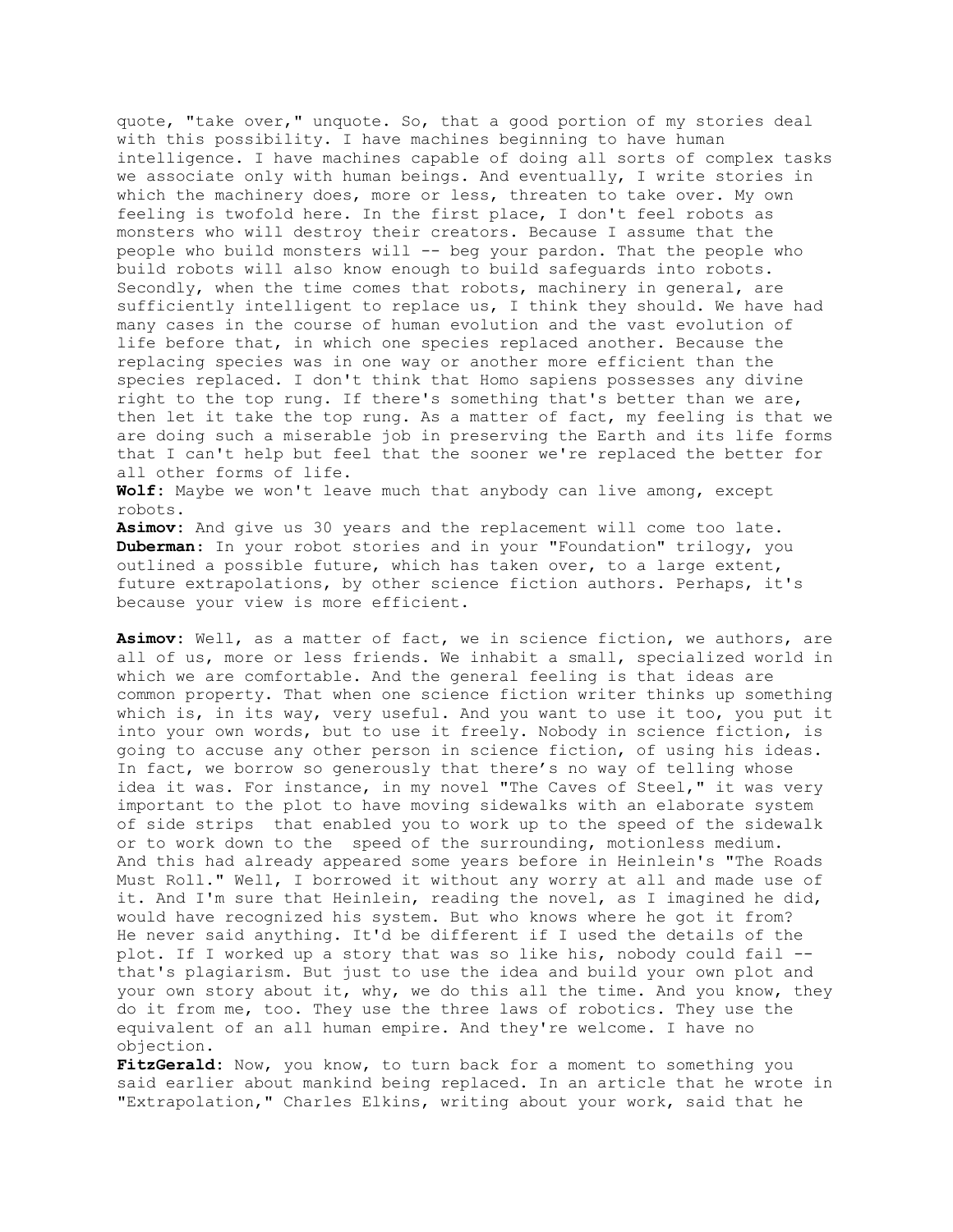interpreted it as your view, not seeing a change in the ultimate human nature. Did you think that's a fair representation of your idea, in the "Foundation" trilogies?

**Asimov:** Yes. Some people have pointed that out in my "Foundation", purportedly, which is taking place tens of thousands of years into the future. But although there is some evolution of science, there is some devices we don't have now. There is no evolution in human behavior. And there is a reverse evolution in political science. In other words, we go back to a kind of feudalism.

**FitzGerald:** Well, that's why I wanted to ask that question. I wanted to see how you could rationalize the non-effect of technology's and science upon the condition of human nature itself. In other words, don't you think that with changes in technology and science, that the human nature itself will be changed? Altered by perhaps, human beings themselves?

**Asimov:** Well, it's possible, but that was not my purpose in writing the "Foundation." You see, when I wrote the "Foundation," I wanted to consider essentially the science of psychohistory. It was something I made up myself. It was, in a sense, the struggle between free will and determinism.

**FitzGerald:** Yes.

**Asimov:** On the one hand, I wanted to do a story. The first thing that occurred to me, was to do an analog of the decline and fall of the Roman Empire, in a much larger scale, with the galaxy. And to do that, I took over, in a sense, the aura of the Roman Empire and wrote it very large. So, that the social system, is very much like the Imperial system, of the Romans. That's one thing. But that didn't bother me. That was just my skeleton. That's what I was going to work in. And at the same time that I started these stories, I was taking physical chemistry at school. And I knew that although the individual molecules of a gas moved quite erratically and randomly, nobody can predict the direction of motion of a single molecule at any particular time. The randomness of the motions, all worked out. To the point where you could predict the total behavior of the gas very accurately. You could work out the gas laws. You knew that if you decreased the volume, the pressure would go up. If you raised the temperature, the pressure would go up, the volume expand. You knew these things, even though you didn't know how individual molecules would behave. And it seemed to me, that if we did have a galactic empire, there'd now be so many human beings, quintillions of them. That perhaps you might have -- you might be able to predict how societies would behave, very accurately. Even though you couldn't predict how individuals composing those societies would behave. So, against the background of the Roman Empire, wrote large, I invented the science of psychohistory. And the attempts that individual humans might make to evade the psychohistory. And so, that constantly, through the entire trilogy, there is the opposing force of individual desire. And that dead hand of social inevitability.

**FitzGerald:** Would it be accurate to say, then, that you believe that the laws of history are as inexorable as the laws of physics? **Asimov:** Well, I wanted them so, for this particular story. I could easily write another story in which I would take the attitude that the laws of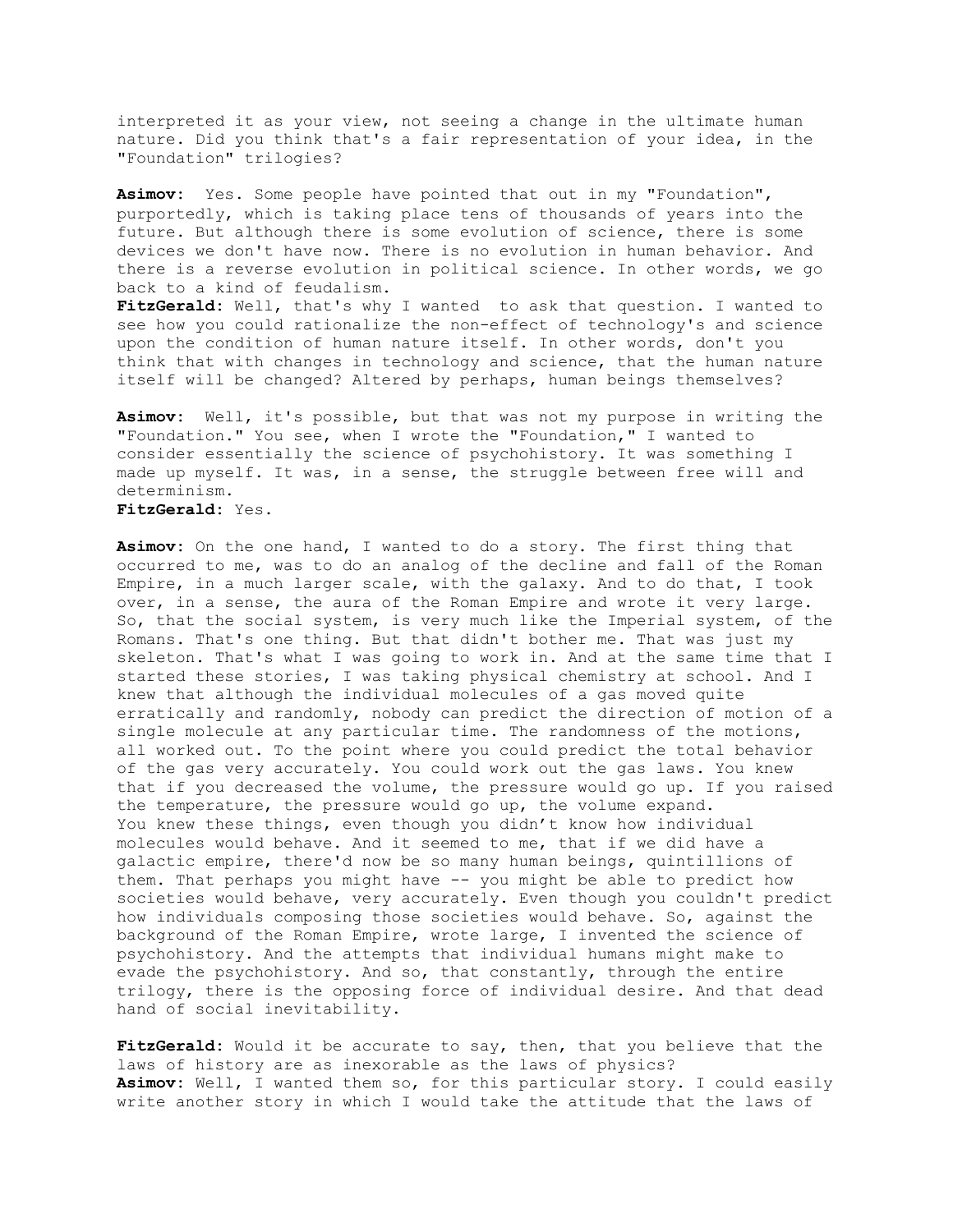history are not in the least inexorable. And anyone can change them. This is an important thing to remember. It's very tempting to suppose that the point made in a story is something that the author believes. This is often so.

## **FitzGerald:** Yes.

**Asimov:** But it is not necessarily always so. Because frequently, an author thinks of a motif. Which has the advantage of being interesting, exciting, dramatic, which he doesn't personally accept. And for the sake of the story, he'll put it in.

## **FitzGerald:** Yes.

**Asimov:** I, for instance, I wrote dozens of robot stories, all of them designed to show that we need not have the Frankenstein complex. The robots are protected by means of the three laws. Human beings know that they're in no danger, etcetera. And then when someone asked me to write, what I considered the ultimate robot story, I thought about it and decided the only way I could make it ultimate, is to get around the three laws of robotics. And produce the Frankenstein motif again. So, I did. The title of the story was, "What is Man That -- I forget the title of the story. Isn't that wonderful? In any case, there's a complicated title that I took from a biblical quotation, which I now forget. But I wrote that story. And anyone reading it would assume that I was sure that robots would end up a danger to human beings. In fact, I got a number of indignant letters from fans, saying that --

"That Thou Art Mindful of Him," that's it.

"That Thou Art Mindful of Him."

I got a number of indignant letters from fans saying, how can I possibly bring up the Frankenstein motif when I'd spent so many years denouncing it.

**Wolf:** Did you get any letters from robots? [brief laughter].

**Asimov:** No, the robots were satisfied with my job. But my only answer to them was, that I thought up a dramatic story. And I wasn't going to allow my own beliefs to get in the way.

**Wolf:** But isn't, in a way, you're talking a lot of the charges, I think, that's levelled against science fiction. And that is, the erratic movement of the molecule. The Brownian movement is unpredictable. But the predictability is a statistical predictability. It doesn't deal with any particular individual. And one of the charges that is often leveled against science fiction projection is just the fact that it isn't a basic assumption in science fiction that the laws, which we have discovered, which we think are operable upon the Earth, are of necessity. The same ones that operate throughout the galaxy or throughout the universe. And that this is not necessarily the case.

**Asimov:** Well, scientists know that this is not necessarily the case and they keep looking for evidence that it isn't. So far, they haven't found it. And science fiction writers have sometimes assumed that the laws are different and based stories on that. Generally, they don't because it gets complicated if you try to invent a -- my novel, "The Gods Themselves," dealt with two universes in which the laws of nature were different. I just made a slight difference in one particular law of nature and tried to work out the consequences. It's not easy. But almost any assumption can be broken in science fiction, on one condition, that you know what the assumption is. And that you know you are breaking it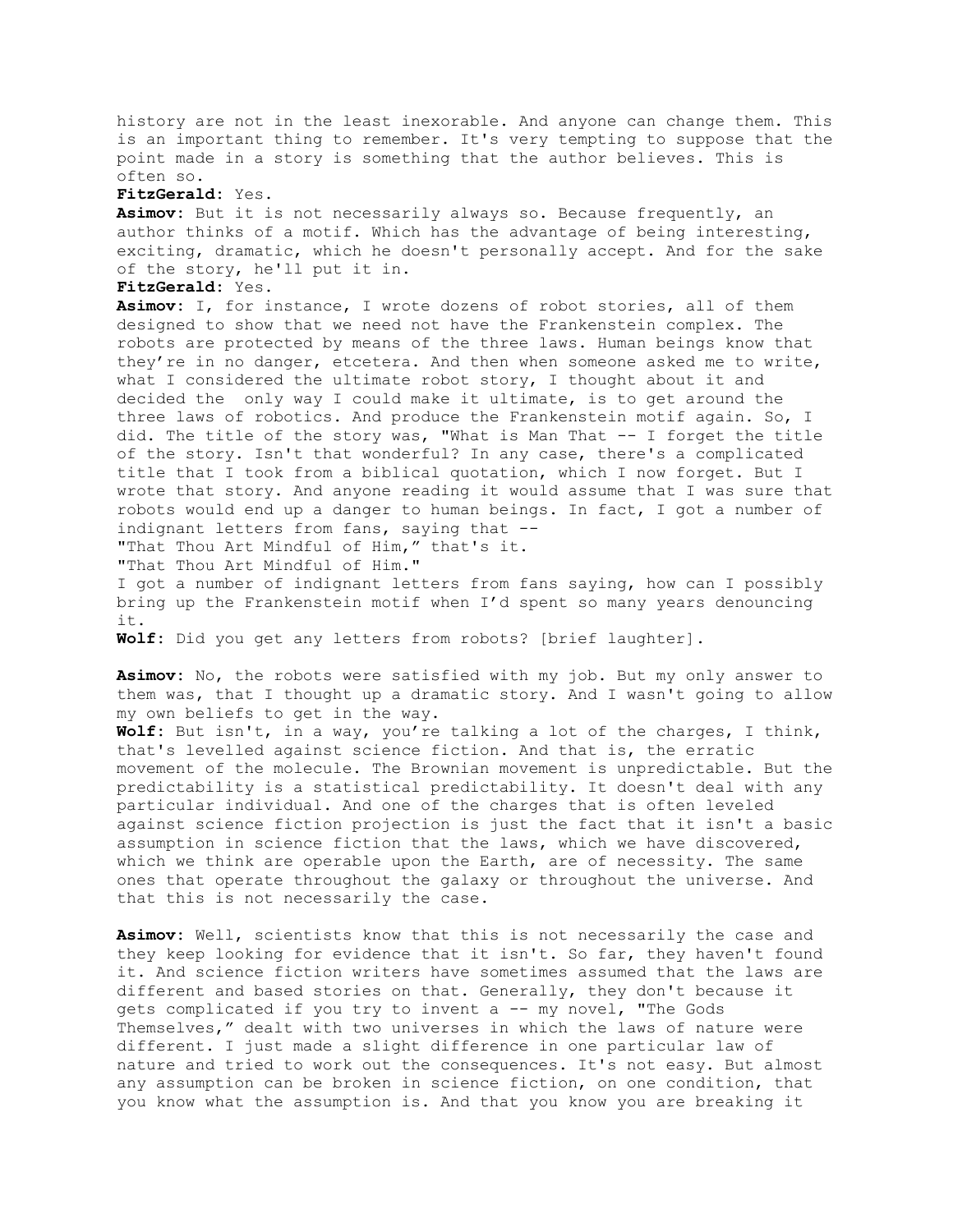and can let the reader know that you know. Unfortunately, in many cases, people who write science fiction, violate the laws of nature. Not because they want to make a point, but because they don't know what the laws of nature is. And this always shows and it makes the science fiction inferior. **Wolf:** Well, sometimes it's hard to be certain exactly what the law of nature is. **Asimov:** Well. **Wolf:** In following, we have an interoperative approach. **Asimov:** But that's why it's better to have some sort of background in science. Not necessarily a formal one in school. You can work it up yourself. But, people tend to forget that the great revolutionaries of science knew thoroughly what it was they were revolutionizing. In other words, Galileo was an accomplished Aristotelian scholar. He knew Aristotelian physics. And Vesalius knew Galenic anatomy. And Newton understood all the previous theories of the universe. You don't revolutionize science by coming in fresh and not knowing what went before. And many people who write me letters with brand new theories of the universe, you know, make it quite clear to me that they haven't the foggiest idea what the present theories are. And you just can't do it that way. **Wolf:** Can I get back to something that is somewhat off this topic. But you mentioned that if robots are in a position to take over some time in the future, so be it. Therefore, they are superior. But, this reminds me, I think it was in Moskowitz, "Seekers of Tomorrow." He mentions a rather, at least in his mind, a classic debate, back in '38, between you Donald Wollheim. Should, in case of an invasion, should the Earth surrender to a superior civilization? Or should they fight against it? And as I recall, your position was that the Earthmen should fight against this surrendering. **Asimov:** Well, I tell you, all opinions have to be considered in the light of the surrounding times. And in 1938, was the year of Munich. And when they asked, should we surrender to the invading civilization? It was impossible not to think of surrender to the Nazis simply because it looked as though they were more powerful and they were going to win. At that time, it seemed to me, no, you have to fight to the death. Because surrender was going to be a lot worse than fighting to the death. You were better off dead, at least I would have been, since I was Jewish. And that reflected itself in my position. Obviously, times change. And now that we have a position in which the thermonuclear war, you might conceivably destroy mankind generally. When we come to that better dead than Red argument, I can't accept that. I'm perfectly willing to have the better dead than Red on a personal basis. If you would rather die than give in to the Communists, fine. But is it wise to kill the entire human race, rather than to give in to Communists? Because there, you figure, that if you give in, in some future generation, you might win out again. But for the entire human race to be dead is final. So, that at different times in my life, I might give different answers to the same question. **Wolf:** I see now and I wouldn't dwell on it any longer. But obviously, as an analogy, you wouldn't really be giving into a superior civilization, had we given in to the Nazis. So, I think -- well, that's probably that was a matter of moral judgement involved in it that I was curious about.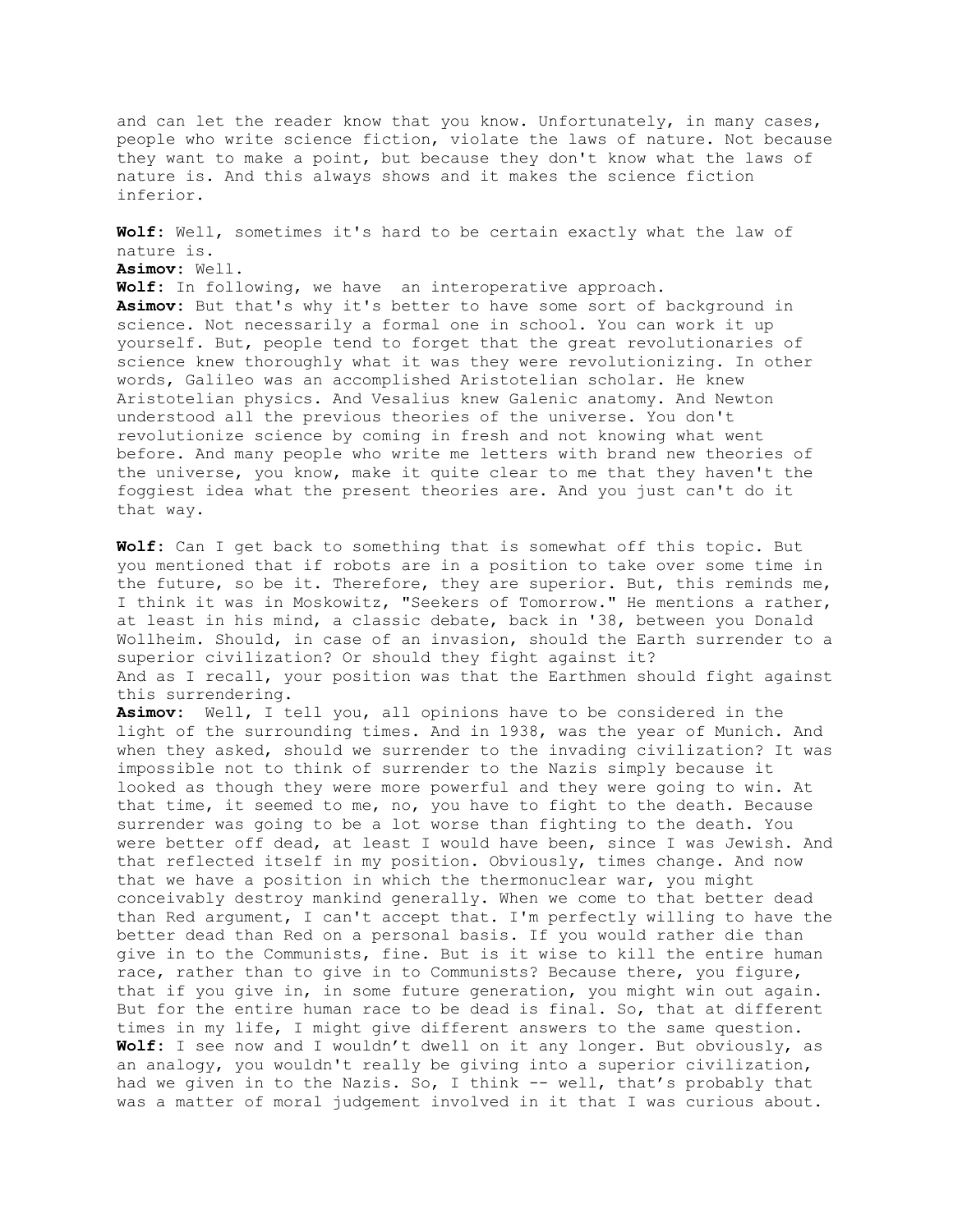And I think the ghost is laid to rest. And I'd like to move on with something else.

**Duberman:** The novel you mentioned, "The Gods Themselves," was your first science fiction novel, a new one, in a long time. Throughout a lot of the '60's, you were producing some of these magazine articles and books that people could further their knowledge of science, meeting those, without going to school. Why did you stop? And why did you start writing science fiction again?

**Asimov:** Oh. Well, in the first place, I never really stopped writing science fiction altogether. I always, every once in a while, I would turn out a small story or two. I didn't write any science fiction novels because I got interested in writing other things. And a science fiction novel is a very time-consuming thing. I don't think I can write a science fiction novel in less than seven months. And in those seven months, even when I'm not typing, I'm thinking about it a lot. And it just fills my time. Whereas, if I were to write nonfiction, that goes very quickly. I don't get involved with endless thinking. And when I'm not writing science fiction, I can turn out a book a month of various kinds. And this is fun, for me. I like to be typing. I like to be turning out books. I don't like to stay awake nights thinking that maybe I ought to change the plot to include this or, you know, it's very difficult. So, what it amounts to, is that science fiction is the most difficult thing there is to write. And I'm essentially a lazy person. So, I like to write other things when I can. Even mysteries are a lot easier to write. I mean, my most recent novel, "Murder at the ABA," was a mystery and not science fiction. And it was written in seven weeks. I couldn't for the life of me write a science fiction novel in seven weeks! I just couldn't! **FitzGerald:** And --

**Asimov:** Pardon me?

**FitzGerald:** I'm sorry. Could you be more specific as to why, other than the amount of time that you spend on it science fiction is so much harder to write?

**Asimov:** Oh! That's very easy. You see, in science fiction, you have two aspects. First, you have the plot, the complications of events. That's the same as, let's say, in a mystery. But, secondly, you have to build a new society, one that doesn't exist now, if you want to write a good science fiction story. And this society, if you do it properly, should be just as interesting as the plot itself. In other words, the reader should be just as eager to read about the society and picture it, as they should to see the development of the plot. But you don't want to subordinate one to the other. You don't want the plot to be so intricate and to be so dense that you can never see the background through it. On the other hand, you don't want the background to become so prominent that you lose sight of the plot that's taking place in front of it. In the end, therefore, you have to maintain this perfect balance. As I think I maintain it, for instance, in "The Caves of Steel." Where I think I manage this balance best. And it's hard to work it out. You have to do a lot of thinking and a lot of writing and a lot of rewriting. **FitzGerald:** Right.

**Asimov:** Whereas in any other, in mysteries, you're using the present society. You don't even have to give it a thought. You're just there. And when you're writing non-fiction, of course, you don't even have a plot.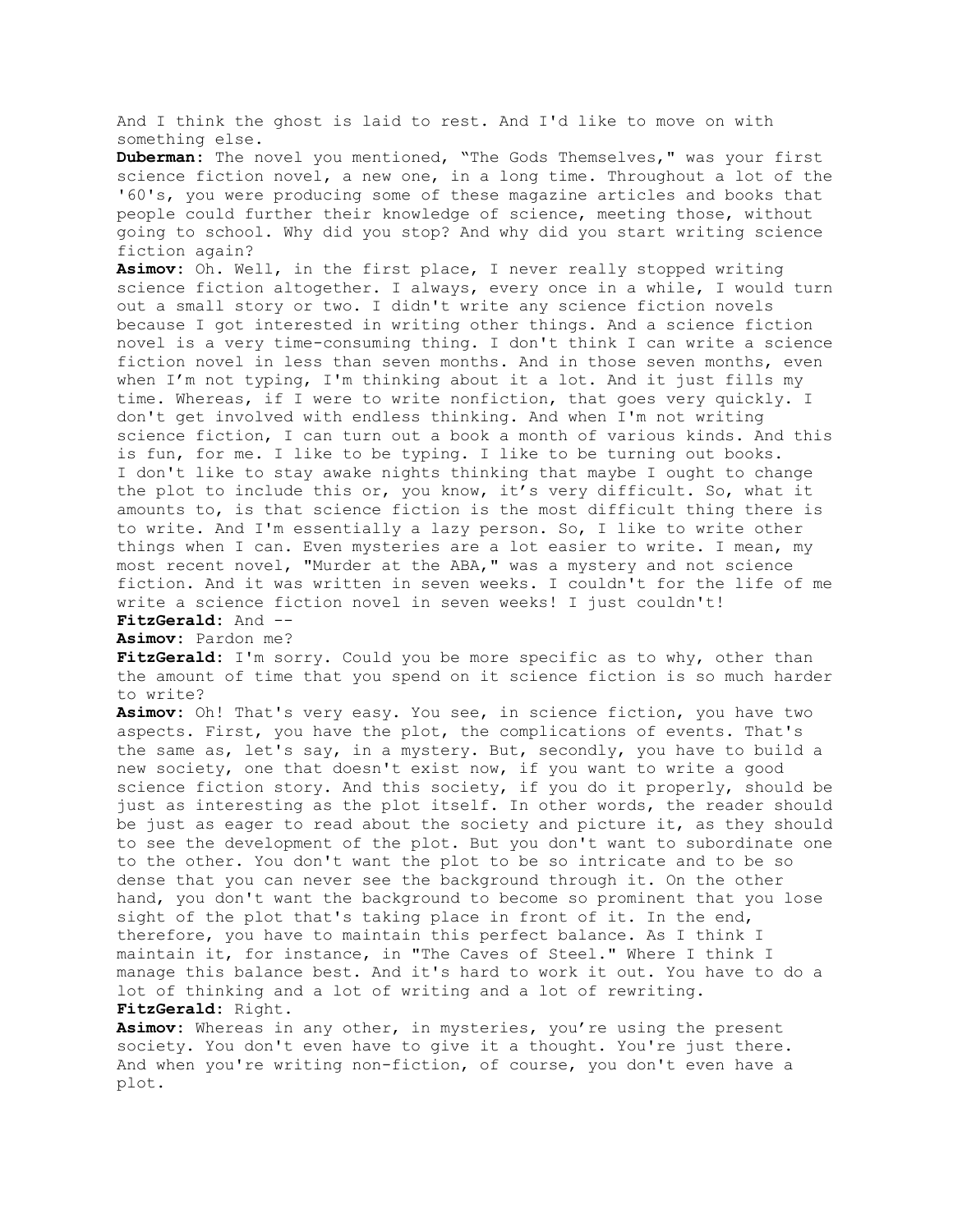**FitzGerald:** So, is it fair to generalize and say that in science fiction, the powers of invention are taxed more fully, than they are in other forms, for you? **Asimov:** Yes, provided it's good science fiction, I mean--. **FitzGerald:** I see. **Asimov:** You know, bad science fiction is easy to write. But if you really try to turn out a piece of good science fiction and it just takes everything you've got in you. At least in my case. And in the case of "The Gods Themselves," while I came back to it, I planned to write a short story. I started out I to write a 5,000-word short story and it got away from me. **FitzGerald:** The style, I think, is it's significantly different from that of your earlier work, in terms of characterization and this alternate world idea and alternate universe. Was that the first time you approached that? **Asimov:** Well, I rarely, rarely deal with extraterrestrial beings in my stories. Not never, but rarely. And there was the impression that the reason I rarely dealt with it was because I couldn't handle it. I suppose that did sort of irritate me a little. So, when I wrote "The Gods Themselves," I deliberately placed the middle third in another universe and worked up a set of extraterrestrials. Which were not just humanoid creatures, not just human beings with antennae. But were really completely different in every possible respect. And it was a matter of -- I guess, I overcome. So, I tried so hard to show them I could do it. But I turned out what I think and some people agree with me, is the best story of extraterrestrials ever written. Also, my novels and stories almost never, well, never contain explicit sex and very rarely contain romance. And my explanation, when someone asks me, is that I'm essentially a pure person, at least in my fictional life. And this they tend sometimes to disbelieve and say that I just don't have the capacity to deal with sex. So, in this section, in the other universe, dealing with extraterrestrials, I also had the complete plot. That section of the plot completely involved with sex. Every line was involved with it. The plot just made no sense without sex and all its details. Of course, it was extraterrestrial sex, which was nothing like ours, you understand. But that's all right, I think the principle remains.

FitzGerald: Well, you're also a limerick writer. Could you -- mind giving us one of your favorite limericks for this tape? **Asimov:** Well, now you see, my limericks tend to be what we call lecherous limericks. And I presume I'd better not be too lecherous on these tapes. So, I'll give you the most recent one I wrote, which isn't very lecherous. It came about because last week I gave a talk at Princeton University. And at the dinner preceding the talk, a young coed, long blonde hair, quite attractive, was sitting to my left. And I asked her name and she said it was Lin. She said, Lin, L-i-n. So, I thought a while and said, "There was a young woman named Lin, who said I'm prepared to begin any type of activity that suits my proclivity, provided it counts as a sin [brief laughter]." I wrote it out and gave it to the young lady. Who said to me, "that can't be me, I'm the daughter of an Episcopalian minister." It's proof, you can't always win [brief laughter]. **FitzGerald:** Marvelous.

**Wolf:** I'd like to ask you, in your "Foundation" series and the approach to psychohistory. Much of that, at least theoretically, reminds me of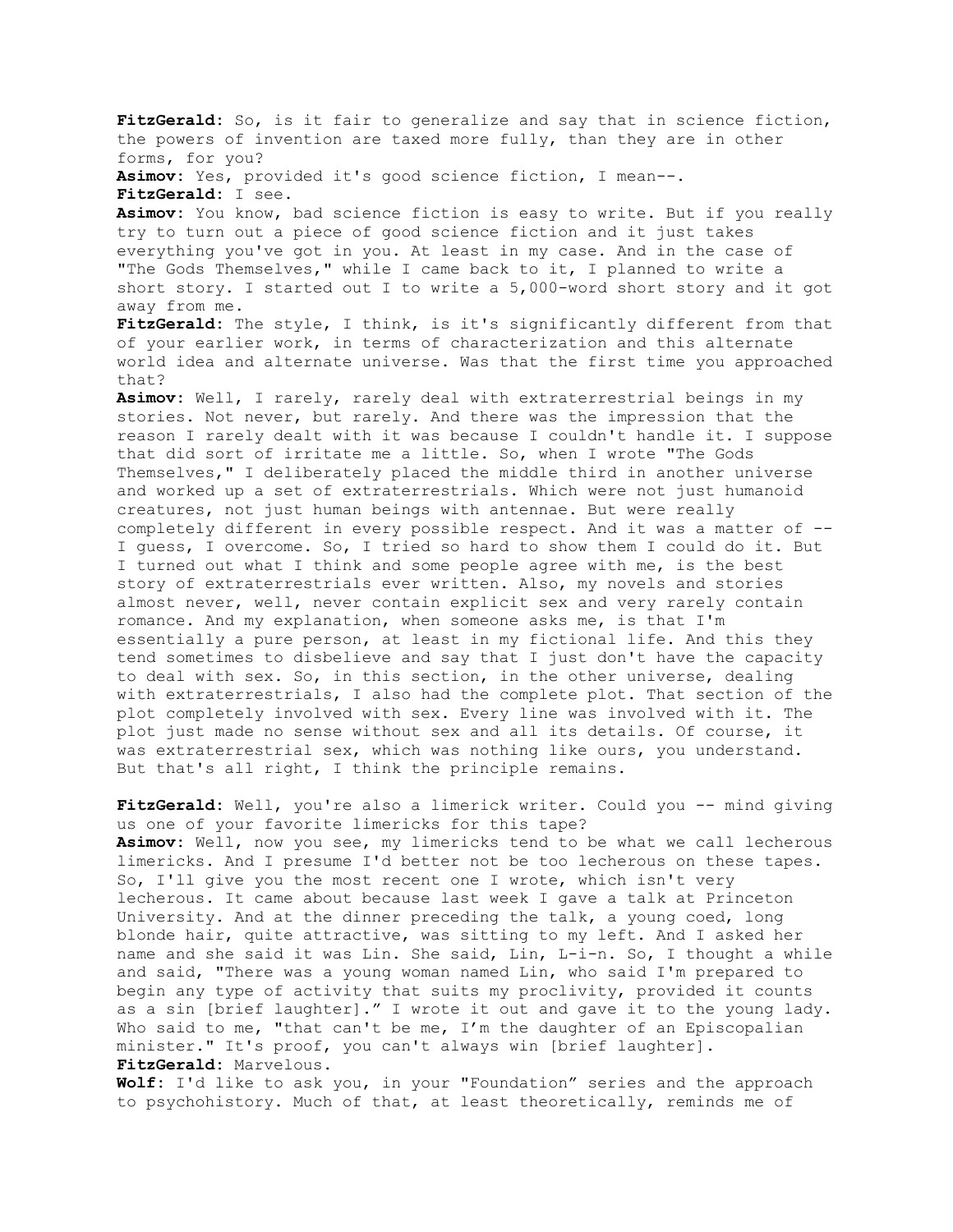some of the current "think tanks," in the Hudson Institute and a number of others. Were you -- did you have any of that in mind when you were --? **Asimov:** No, I didn't because the essence of the "Foundation," appeared in the very first story I wrote. It originally appeared as series of eight stories in "Astounding Science Fiction." And the whole notion of psychohistory appeared in the very first story I wrote. Which was published in the June, 1942 "Astounding." Which was written in 1941, when I was 21 years old. And that was well before "think tanks." Because "think tanks" came in and I had no knowledge of them whatever, when I wrote it.

**FitzGerald:** I'd like to ask you a question about science fiction as literature. Now, you have personally written and been aware and alive during the periods of greatest change in science fiction, from 1938 to the present. What kind of a prediction would you like to make, if any, about the direction in which science fiction is going now? And you know, how do you characterize it, evaluate it for us?

**Asimov:** Well, it seems to me that at the present moment, science fiction is the only branch of literature that is flourishing, fictional literature, that's flourishing and growing and expanding. In general, fiction is in the doldrums, certainly compared to the way what it was when I first got into the field. In those days, there were literally dozens upon dozens of pulp magazines. There were many slicks that published fiction. There were all sorts of literary quarterlies and so on. And publishers themselves, were eager to put out novels. So, that the beginning writer had plenty of places to go. Nowadays, you know, the pulps are gone. The slicks, such as those who that exist, don't publish fiction. There are no literary quarterlies. Publishers don't like to publish fiction. They won't publish first novels, only second novels. And as a result, the young people who want to write and there are just as many as there ever are, are in a quandary. And since science fiction alone is flourishing, a lot of them are writing science fiction. With the result that there is a certain dilution of science fiction. It's becoming, somehow, more literary and more experimental in style. Less science fictiony. Because a lot of the writers don't happen to be full of expertise in science. And they don't think they ought to be. They don't think that we ought to have science fiction, but we ought to have, they think, is speculative fiction. In which you speculate, in various directions, the future takes in any style you feel like. And they're probably right. And I suppose that in the future, for as long as we have a future, science fiction will broaden, become more dilute. That it will tend to become coexist -- no, not coexistent is what I mean. That it will tend to spread out until it overlaps all of fiction. In other words -- **FitzGerald:** Coextensive.

**Asimov:** Coextensive, that's it. Coextensive in fiction generally. I think that all people who write fiction are going to have to take into account certain science fiction trends. They're going to have to take in the manner of change. The fact that that society is changing. Of course, it changes faster and faster. And that within this broad field of science fiction, there will be a narrower field of old fashioned science fiction, dealing entirely with scientists, with science. And I'll still be in that small bit. Because I'm very old fashioned to science fiction.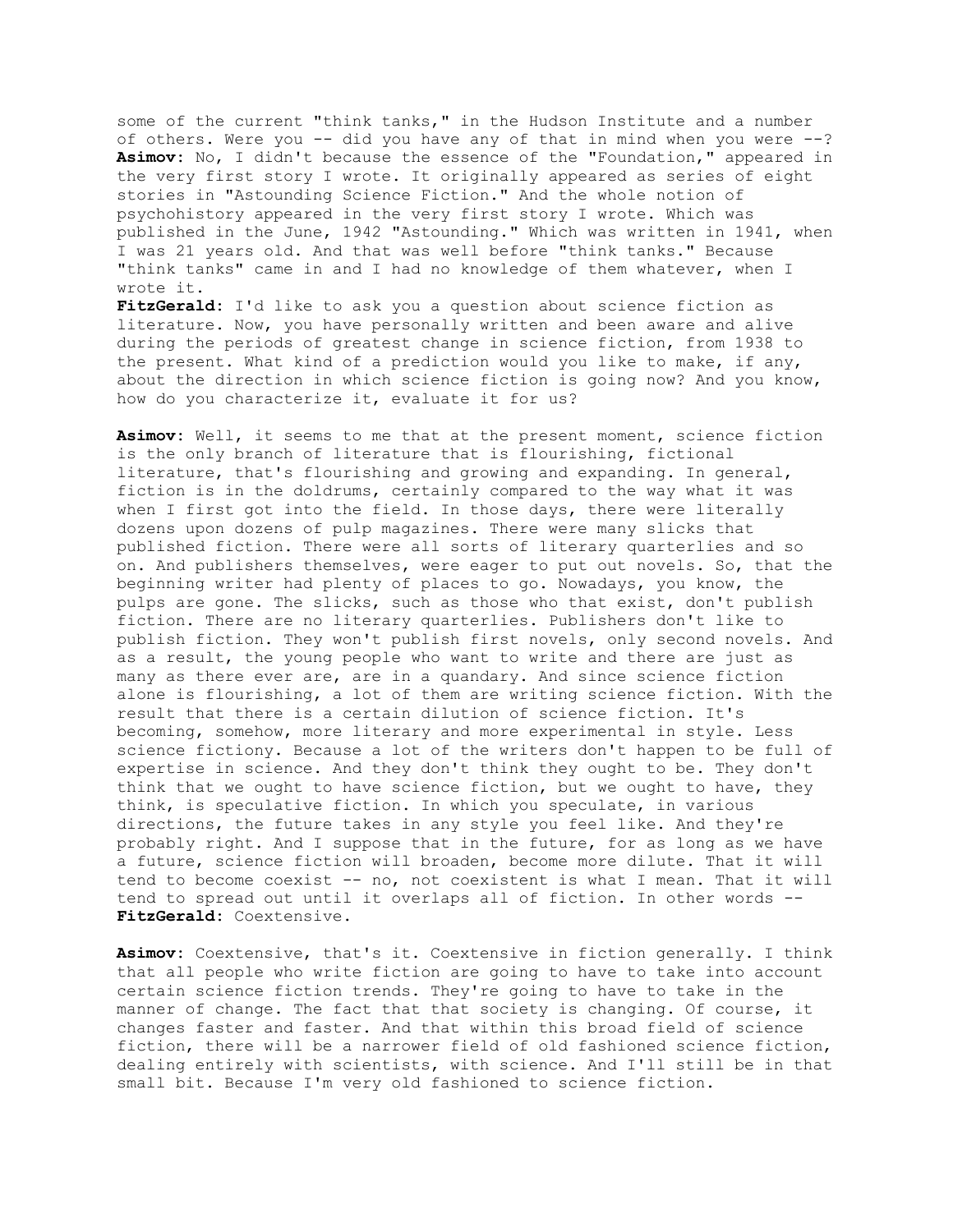**Wolf**: Some of this, it seems to me, is due to, you're very careful in your essay, for example, in social science fiction, to specify that you're talking not about the term science generally. But and it's a definition more or less is technology. And you're quite specific about that. And it seems to me that's what you're talking about, in a way, here. Because the tendency not to identify sciences. In so many fields, science of psychology, psychoanalysis, sociology and so forth. Things that have never been traditionally connected with the natural sciences, as such. Which do not lead fundamentally to technologies. And if you're talking about science fiction, in those terms, you obviously are going to get a much broader kind of definition and a much broader field for interpretation, it seems.

**Asimov:** Yes. And in the "Foundation" trilogy, I deliberately and specifically dealt with what we might call political science or the science of history. And developed a technology for it, you know. And that was my attempt to broaden the notion of science in science fiction. But on the other hand, you know, we have extremely gifted writers like Harlan Ellison, who couldn't be less interested in science. And who concentrates entirely on human beings and their emotions. And does it very effectively. But it's only science fiction by courtesy and he recognizes that. He's in the forefront of the movement to use the term "speculative fiction." Before him, a forerunner in the field, a John the Baptist, so to speak, was Ray Bradbury. **Wolf**: Bradbury. **Asimov:** Who also knew no science and didn't want to know. And wrote stories of great poetic value. **Wolf**: And he doesn't consider himself a science fiction writer. **Asimov:** No, he doesn't. He's a fantasy writer. I called him at one time a social fiction writer. And he accepted that at the time. **Wolf**: And yet probably, "Fahrenheit 451,"or something is as technological as most of what passes as science fiction, generally. FitzGerald: It's not very extrapolative, though. **Asimov:** Well, it's very hard to make these hard and fast boundaries. Everything fades into everything else. FitzGerald: Right. To what extent do you think, let's say that hard

science fiction is distinguished from what you just been describing, is in any way a preparation for the readership for "Future Shock?" I mean, does it help or was that Toffler's idea, you think, not worth much?

**Asimov:** No, I tend to agree with Toffler. It's difficult not to be human. I don't like change that upsets my well-worn way of life. But it doesn't come as a completely outrageous thing to me. You know, I do know that change will take place. I may not like it, but I'm not outraged. No one can go, but, I never knew this would happen. I did know it would happen. I think, as a matter of fact, that what we might call the science fiction attitude -- now, I'm speaking about science fiction, proper hard science fiction. What we call the science -- what I call the science fiction attitude, is essential if we are to survive as a society. As a technological society. As a working industrial society. Because unfortunately, too many people just take it for granted that things won't change or if they do they shouldn't. And you should make every effort to restore the situation, status quo ante. You know, back to the good old days. And as a result, you're not prepared for the changes. And you make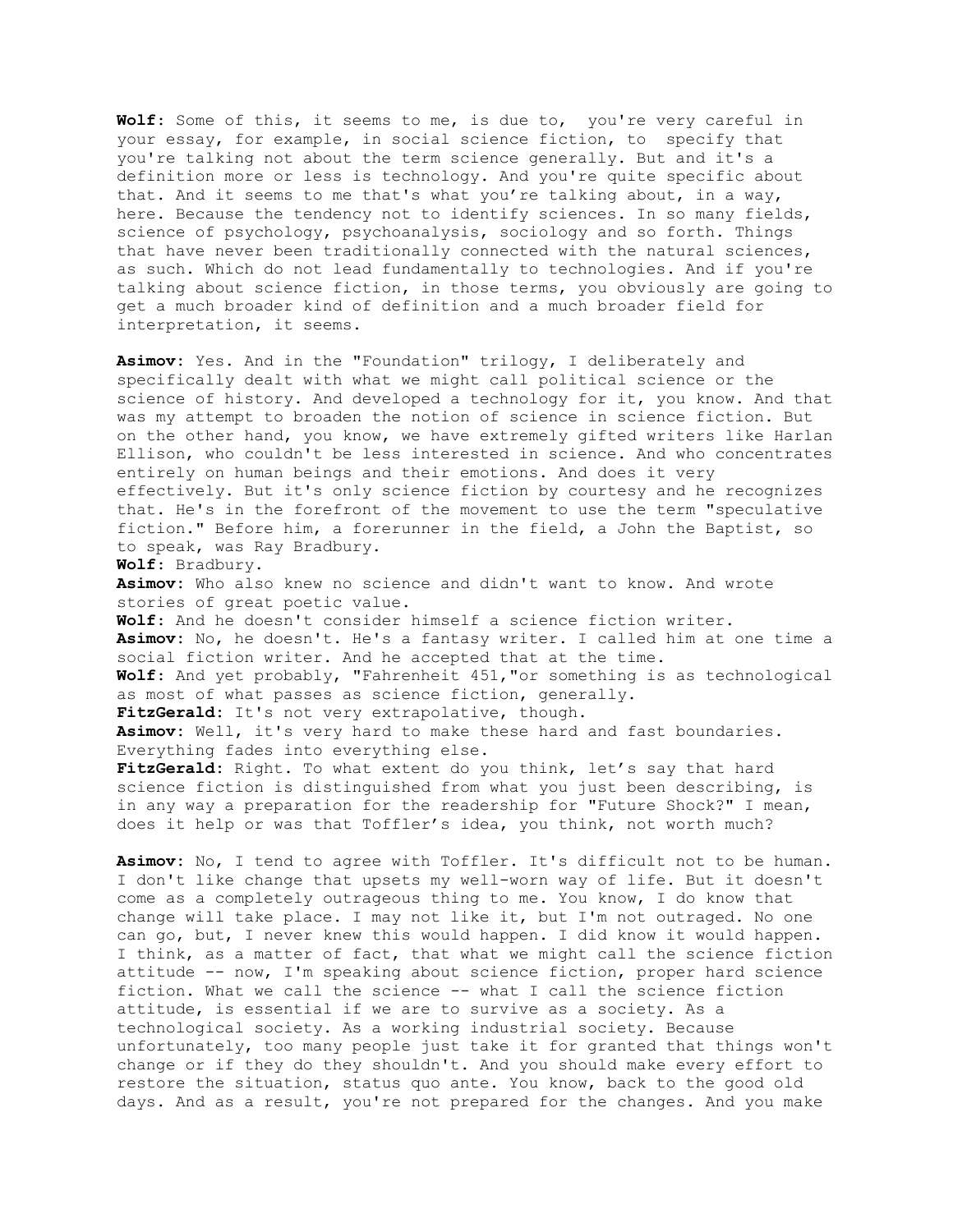no effort to direct them in optimum fashion. And we're going to be overwhelmed in a couple of generations with the changes that are now taking place, most of which are undesirable. And unless we can look these changes boldly in the face, try to figure out what one ought to do to prevent these undesirable changes and to bring about desirable ones. And in fact, to think hard so we can distinguish between undesirable and desirable ones. Because you can't always tell. We are certainly going to go under. Now, no matter what we do, we may go under. But I would prefer to do something, which would give us a chance, then do nothing, which would give us no chance at all.

**FitzGerald:** Well, now in connection with what you just said, you produced for us the three laws of robotics. But how about coming up with three laws for human beings? So, that when we manufacture human beings by means of genetic engineering, that we can have the built-in protections you gave us for robots?

**Asimov:** That's an interesting thought, which I've never had. You've come up with something new. That was, well, why don't I think about it? I'd hate to come up with something off the top of my head, A; because it wouldn't be as good. As what I have to do is give it some magnificent thought. And B; I'd prefer to give it some thought and maybe write a story about it.

**FitzGerald:** Well, that's good. You wouldn't mind if I wrote one about it, too?

**Asimov:** Oh, no [brief laughter], by all means. By all means. After all, it's your idea I'm stealing, right?

**FitzGerald:** No, you're not stealing, we're sharing.

**Wolf:** Exchanging [brief laughter]. No problem there. But this is, what you were talking about earlier, is something taken up by Susan Sontag, among others. And that is the idea that the imagination of disaster in science fiction films and all. That science fiction tends to, like a lot of popular culture, make us too willing to accept change, too readily. To grow, more or less, indifferent to the moral concepts that are involved. And figure well, change is inevitable. And so, it doesn't matter particularly what the change is, we're going to have to have change. And just go, more or less, roll along with it. With the result that maybe out of complacency or becoming inured to the fact that change is inevitable. We, more or less, abrogate our feeling about being in control of our futures. And so, we just tend to go along with what's given to us.

**Asimov:** Well, I don't accept that as a proper interpretation of the attitude of science fiction. Science fiction does not simply talk about change as an abstract thing. Every science fiction story describes a certain, particular change. And decides whether it's for the better or for the worse. Generally, in science fiction stories, the changes described are in one way or another, for the worse or threaten to be for the worse. Not because science fiction writers are essentially pessimistic. Not because change is essentially for the worse. But only because this makes for a more dramatic story. If you write a story about a change, which produces human happiness, you come out with a "Looking Backward," that Edward Bellamy wrote. Which is an interesting book, but a dreadful story, it's very dull. So, that we are constantly writing anti utopias. The idea being that this is a change we don't want to take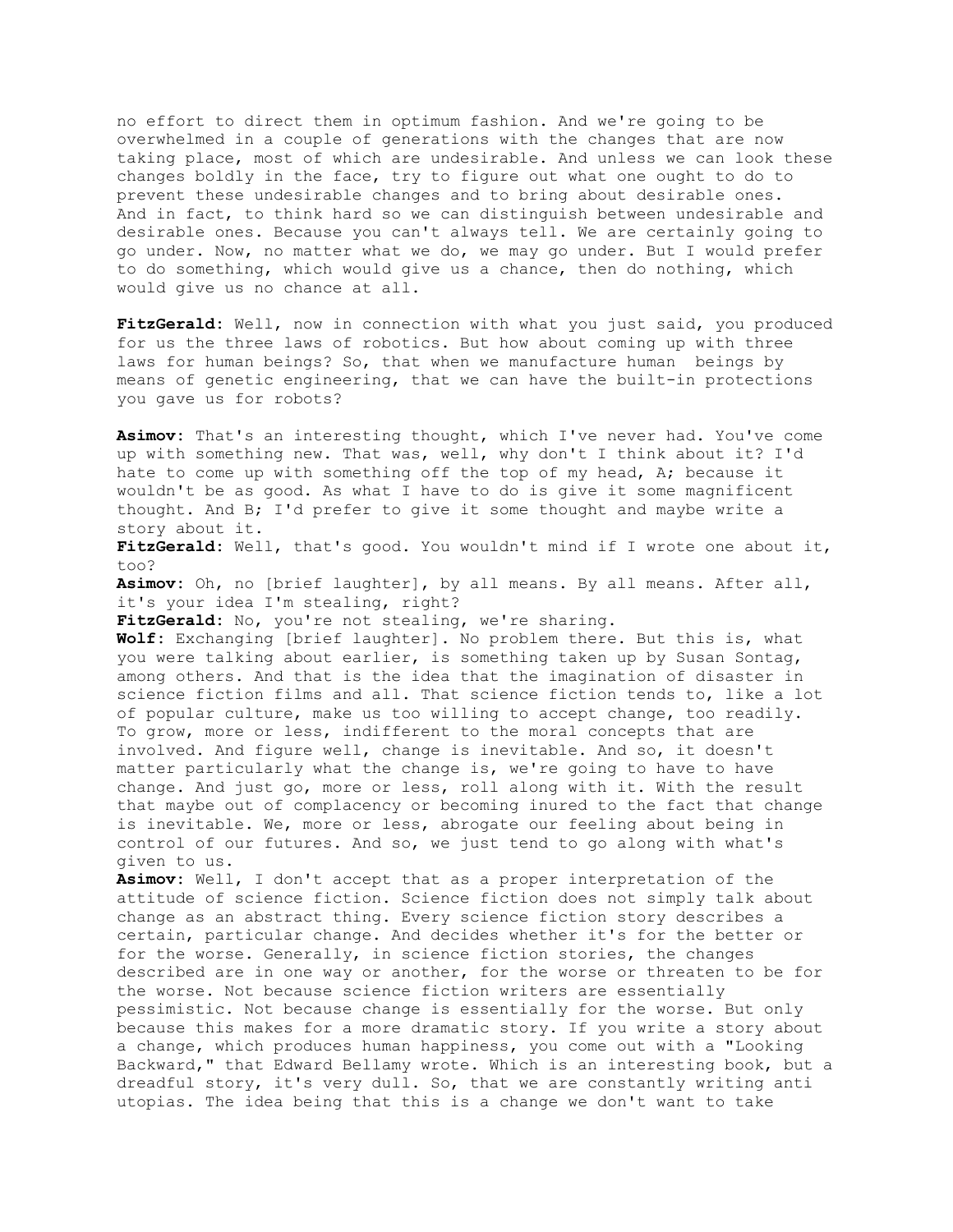place. How do we prevent it? And in the story frequently, the villain is defeated. The change is aborted. Something better seems to be on the horizon. A threatened change for the worse is prevented and so on. So, that I think science fiction teaches that there are numerous changes and that mankind, by his actions, can pick and choose among them. He should choose one which is for the better and not one that which is for the worse. I think that is the proper interpretation of the role of science fiction.

**Wolf:** So, we have to accept the fact that there must be change. And then concentrate in directing that change. **Asimov:** That's right.

**Wolf:** In the chance that we like.

**Asimov:** Exactly.

**Wolf:** Actually, this takes us back in the way to the earlier suggestion of Dr. FitzGerald, about the genetic engineering. The laws of genetics or whatever. Were you involved with the symposium in California a couple of years ago, when the soul searching took place about shall we continue genetic engineering or is it too dangerous and beyond our control? **Asimov:** Well, that's, no. The trouble is I don't fly. So, I've never been in California and I may very likely never be there. But of course, I mean, I'm aware of the discussion. And it is indeed a dilemma. Because on the one hand, genetic engineering can produce a great many very useful and interesting results. On the other hand, it can conceivably produce a great many frightful dangers. And it's difficult to know what to do. I recently wrote a couple of articles in the "American Way Magazine," in which I first -- the first article described possible good that we can get from genetic engineering. And the second one, possible evil. And then, suggest that I have a solution on how one could keep up with genetic engineering, in order to attempt to get the good, without running to much risk over the evil. And that article has not yet appeared. It will appear in the next issue, the November issue, I guess. And there I suggest that since people keep talking about building space colonies or building solar power generators, which will be orbiting the Earth. That why not also build laboratories in space where various dangerous experiments can be conducted. In nuclear power, in dealing with genetic engineering. Dealing with dangerous biological or chemical poisons and so on. Where people who volunteer to work in those -- work in those space laboratories, will do so knowing the risks they run. And it's their right to run the risks if they wish to. And take all possible precautions to lower the risk. But at the same time, the space between the vacuum, between the space stations and the Earth, will reduce, considerably, though not completely wipe out, the possibility of spreading whatever the danger is.

**Wolf:** Contamination.

**Asimov:** So, that whether this is practical or this is feasible, whether we'll get around to do doing it, I don't know. But I think it's worth discussing.

**FitzGerald:** Well, the other side of genetic engineering seems to me to be behavioral modification. And we were talking earlier about the old distinction between determinism and free will. What side of that question are you on?

**Asimov:** Well, I tend to be rather non-idealistic about this. I think behavioral modification is something we all fool around with. There's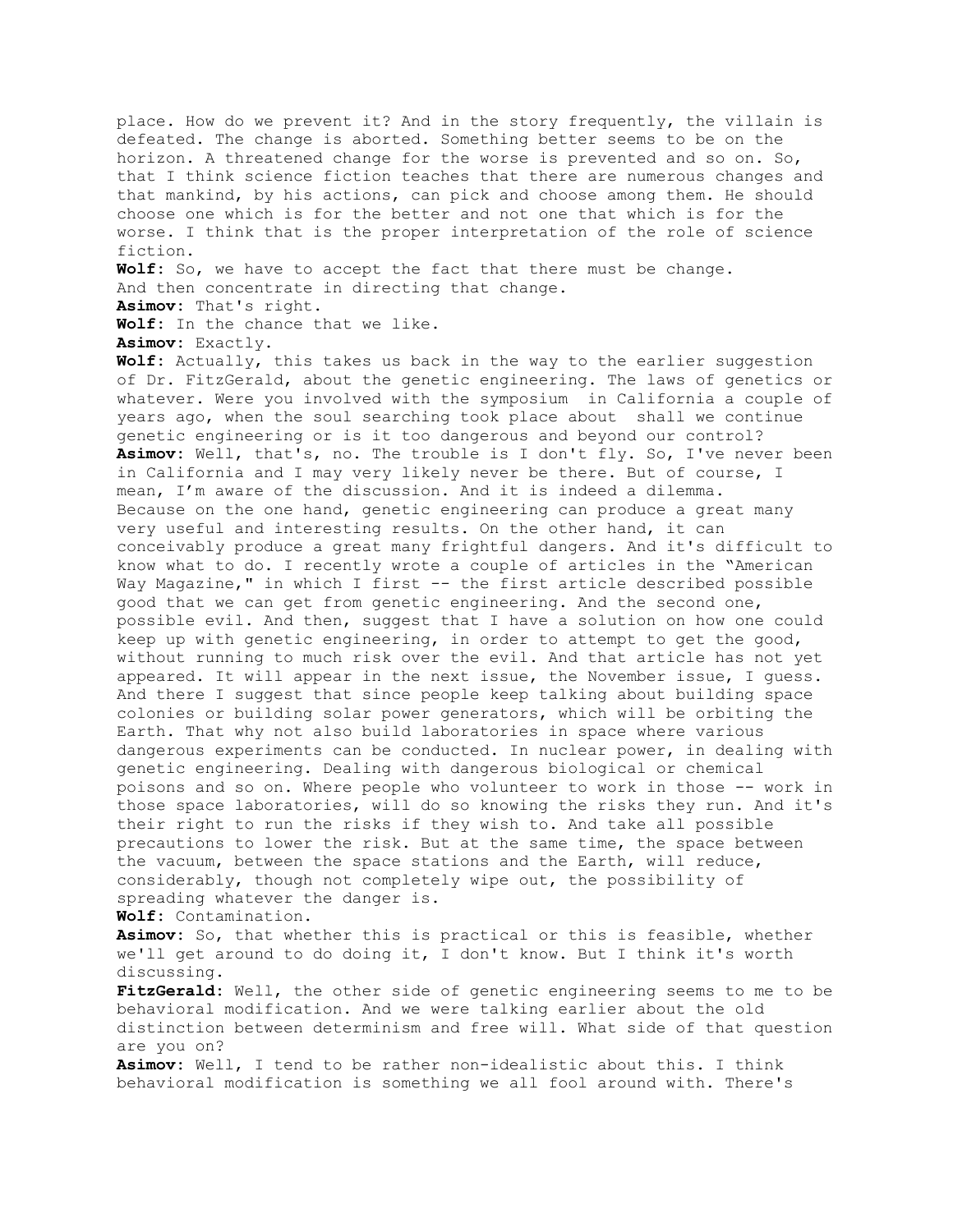never been a parent with a child who hasn't tried behavioral modification. **Wolf:** We're all victims of it anyway in society. Advertising and all, is behavioral engineering. **Asimov:** Yes. **Wolf:** We can't escape it. **Asimov:** And heck, you know, my tendency, my ingrained tendency, when I'm at one of my university dinners, before I give a talk. Is that any pretty young coed there, I'm extremely suave to. But I have to limit the suavity because if I don't, behavioral modification will set in with a loud bang [brief laughter]. So, I'm not worried about behavioral modification itself. I ask merely to what extent and what direction, for what purpose? **Wolf:** And isn't it who does it and for what purposes? **Asimov:** Well, anyone who is -- anyone who has a greater power of behavioral modification, then we ordinarily accept nowadays, might be dangerous. I mean, we're now speaking of let's say, brainwashing. **Duberman:** How about Loeb in New Hampshire, [mispronounced name] with the primaries? **Asimov:** Loeb. **Duberman:** Loeb, yeah. **Asimov:** Well, you see, I don't agree with him. I don't agree with him politically, so I consider him a villain. I suppose if I agreed with him, I would say what's wrong with what he does. I mean, he's a good man. **Duberman:** He's got more power, though. **Asimov:** Yes, he has. But the reason he has the power is because a great many people in New Hampshire agree with him. And which is too bad. **FitzGerald:** Behavioral modification isn't merely, I think, from an exterior point of view, it can be exerted for physiologically as, what's his name, the Spanish Delgado. **Asimov:** Oh, yes. **FitzGerald:** Delgado discovered. **Asimov:** That's right. You hook up your brain to the appropriate stimuli, by means of a radio beam. You can stop a charging bull in midflight. He suddenly feels very peaceful. Yeah, this is -- you see now, in my stories, I generally make my machines very human. And in this way, you can make a living animal very machine like. And then you ask why? I can see where it might be useful, if you have a person who has certain tendencies to homicidal rage. And what's the punishment? Do you imprison him for life? He may, in between these periods of homicidal rage, be a very peaceful member of society. Or do you fit him up with a little button? Which somehow will, whenever he has these moments of rage, automatically set off a sufficient stimulus to quiet him down again? You know, make it self-limiting. I can see that as a legitimate means of psychiatric therapy. FitzGerald: Now, let's carry that on a little bit further, it sounds interesting. What about performing an operation on a person's skull and inserting a little gadget in the brain, set to stimulate various paths of the brain from a remote-controlled position? And then perhaps remove the memory of that operation? Asimov: Yeah, this sort of thing would be -- probably has been used in the movies, in the various spy stories. I fear that anything of this sort that can be done, will sooner or later be done.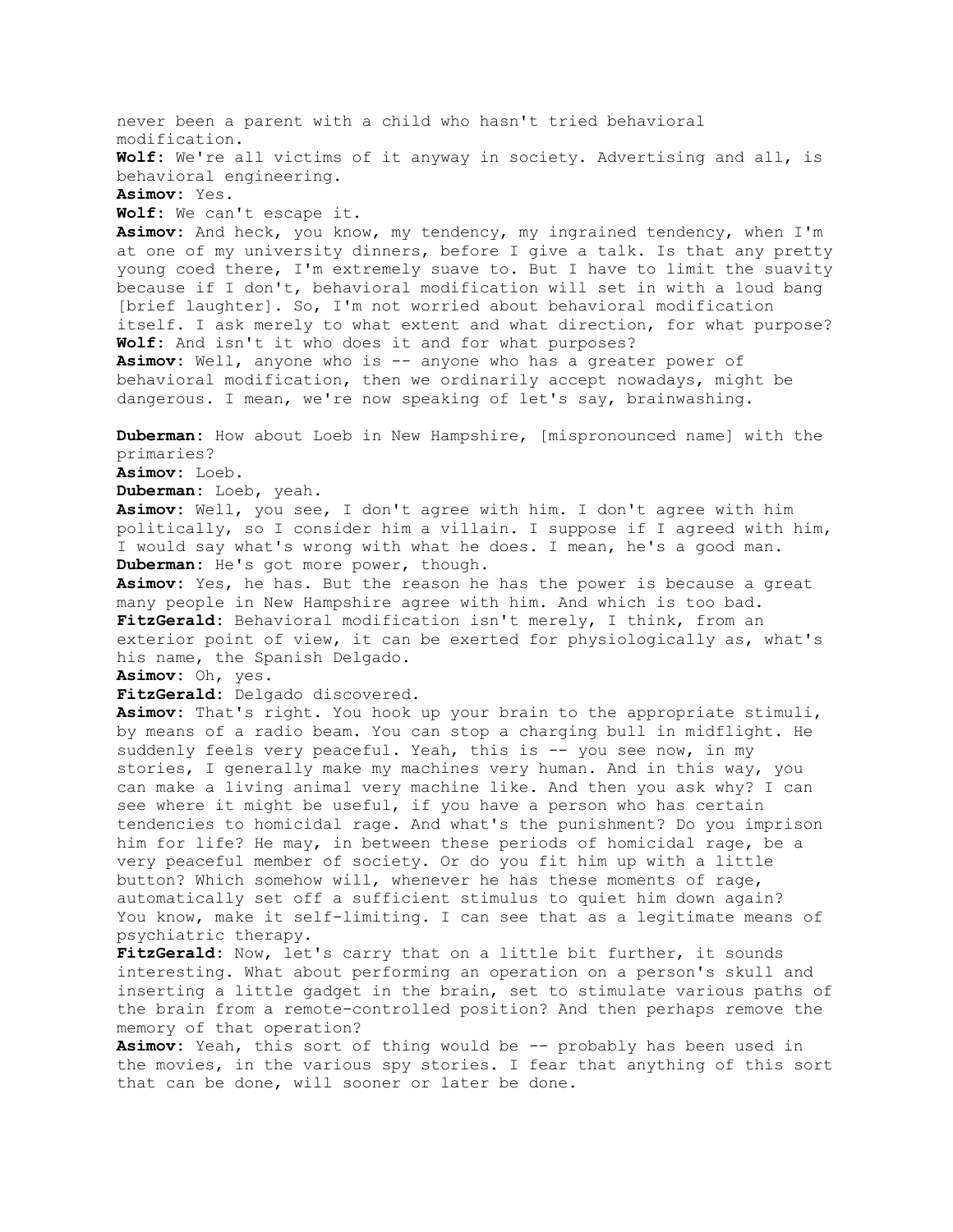**FitzGerald:** Isn't there a sort of law that states that principle? What's the name of that law? **Wolf:** Anything that can go wrong will. Anything that can go wrong will. **Asimov:** Oh, yeah, they call that Murphy's Law. Wolf: Murphy's Law.

**FitzGerald:** Murphy's Law, right.

**Asimov:** Yeah, there's all sorts of variations of Murphy's Law. The chance that a piece of buttered bread on falling, will land buttered side down, varies directly as the square of the expense of the carpet. [Laughter] **Duberman:** One change in your own life, since you left Boston University in '69, has been that you're a much more public figure these days. You're on TV often. You're doing commercials. How do you feel about this? **Asimov:** Ambivalent. In other words, it gives me a feeling of power. People assume that I'm an important personage. And so, that I can get away with a lot of things. In other words, I can walk in somewhere and announce my name and everyone is very eager to help me out and so on. And it is convenient. On the other hand, I don't particularly like to be recognized in the street because I value my anonymity. I like to walk from here to there without being troubled by the surrounding world. And also, there are a great many demands in my time, which there wouldn't be if I were less well known. I'm afraid that I insist on keeping my name in the phonebook. I mean, that's the way I've lived my whole life and I don't want to give it up. And it does mean that every once in a while, I get a call from some young man or young woman who finds my name in the phone book and can't resist calling me up. Usually, they're very nice because they want to tell me how they like my stories and stuff. But there's always the possibility of prank calls. And if ever they start coming in an unacceptable density, I'll have to get an unlisted number. And I hate the thought of that.

**FitzGerald:** Well, it's often been said that you've been very helpful to young science fiction writers. And I was wondering, if you could perhaps tell us something that we could pass on to our young beginning writers that they need to know about starting off in science fiction? **Asimov:** Well, I think that what any young writer, science fiction or not, has to know right away is A) there are no shortcuts. There are no secrets or tricks that will enable you, surely to sell your material. Which if you don't know, you will never sell it. That the only way there is of learning how to write is to write. That the first so many stories you write, might be considered your literary college education. They're not a waste of time, just because you get them rejected. Each one you write, teaches you something about writing. And eventually, you may be able to sell. Nobody, if you decided to be a brain surgeon, would expect to get away with not going to college and medical school and residency and all the rest of it. And yet writers, writing is a harder job than a brain surgeon. For which I deduce from the fact that there are fewer successful writers than there are brain surgeons. And yet writers expect that if their first story isn't sold, somehow that proves they're failures. So, ignore rejections. Keep on writing. Also, when you do write a story, don't bother showing it to your parents, your friends, your teachers, people you know. Because they're all going to say how great it is. And it's not going to do you a bit of good. The only people you should bother showing your stories to are editors who must consider it for publication. And who if they say it's good, it means something.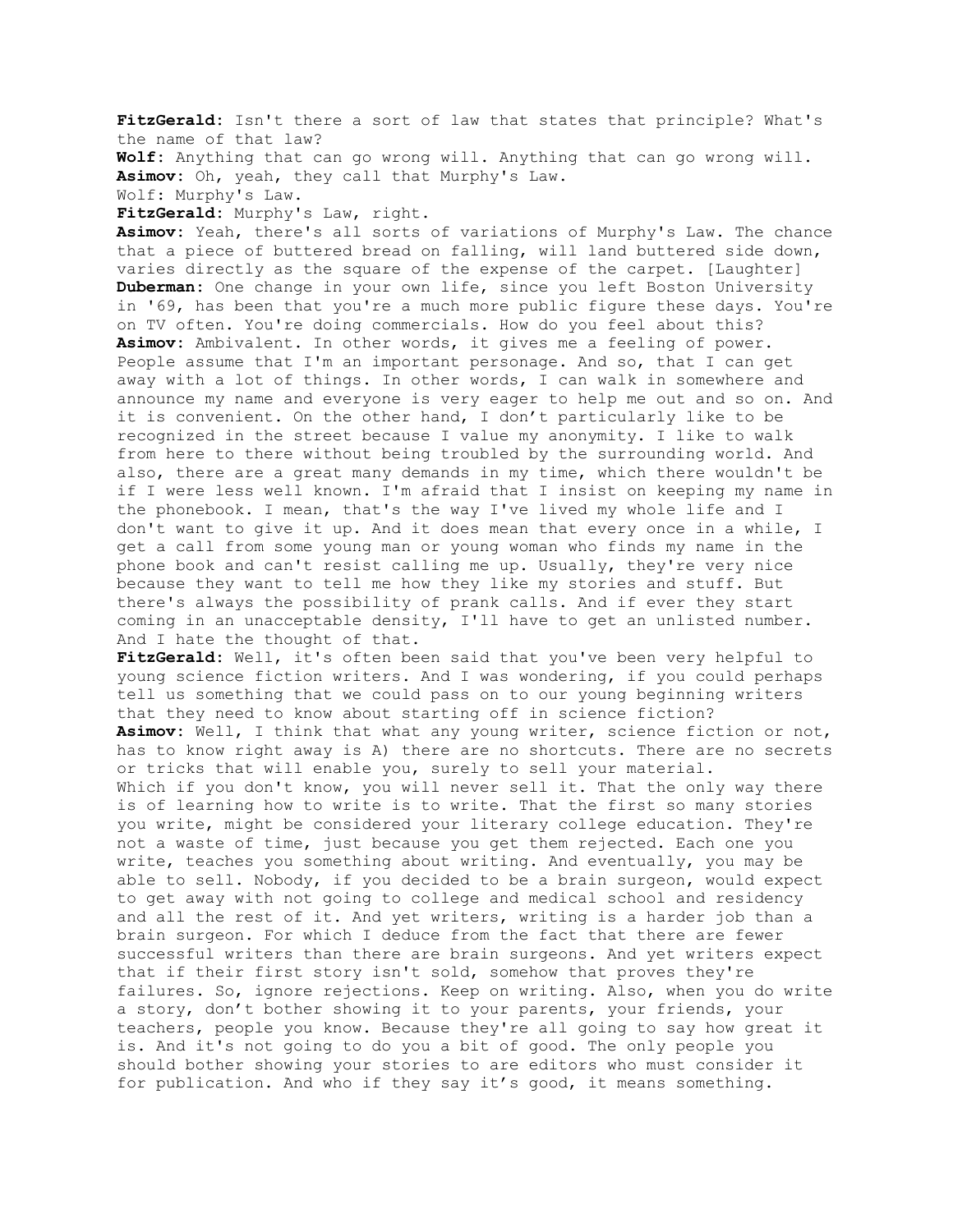And if they say it's no good, it means something. And I would suggest that. Furthermore, I would suggest you never talk about a story in progress. Because you tend to blow off steam that way. You find that the more you talk about it, the less you're likely to write it. Keep it within yourself and let the steam pressure rise. And if you stick to it, if you keep on writing, if you don't let yourself be discouraged, then eventually you will sell. If you don't eventually sell, it's maybe because you lack the talent to be a writer. But you'll never know, unless you go through all this.

**Duberman**: Of course, often by the time you manage to sell, you've had to engage in some other profession to keep yourself alive. And you're in a position where you really don't want to make the choice anymore to be a writer.

**Asimov:** Incidentally, I'm glad you said that. Nobody, upon selling their first story, should quit their job [brief laughter] and become a professional writer.

**FitzGerald**: I think most have found that out [brief laughter]. **Asimov:** I did not quit working and become a professional writer until I had been writing successfully for 20 years. And had been making more money in my spare time writing than in my profession. Only then did I feel it was safe and it isn't. I know lots of writers who instantly become professional writers, instantly. And generally, they go through a very difficult period, both psychologically and economically. And have to eventually find another job and so on. I say avoid that, avoid that. **Duberman**: Well, there are too many factors involved. One of them being that public and editorial tastes changes so rapidly. That even if you're successful for a couple of years, the wave may pass and leave you behind. **Asimov**: That's true.

**Duberman**: And there's no guarantee on that.

**FitzGerald**: That happened to a number of the pulp writers from the '30's. **Duberman:** Oh, indeed. "Black Mask" and all had a number of authors who didn't make it.

**Asimov:** Right. This is -- you might call it the talking picture syndrome. You know, something new comes in and all the people who have adjusted themselves to the old, find that they are no longer viable. And when John Campbell produced "System in Science Fiction," that dealt realistically with science and engineering. A lot of the old writers who were used to talking about monsters and mad scientists and stuff, couldn't make the transition and went out. And nowadays, the change over into a more accomplished literary style, for instance, has knocked out a lot of the writers of the Campbell era, who can't write in literary fashion. And I suppose this is true everywhere. In fact, one of the reasons I'm glad I write in every possible field, at all age levels, is that it gives me a kind of an ever-normal granary. If one thing becomes unpopular or no longer done, there are other things I can still do. And so, I feel that I can continue writing as long as I live.

**Duberman:** Tell me one thing, Campbell's insistence on technology or engineering as a solid basis for what I think [inaudible] called a hardcore science fiction. It seems to me that although we're becoming more and more technological and we have more and more scientifically oriented people in our society, we're getting less and less scientifically oriented science fiction as such. It seems to be almost a paradox. **Asimov:** Not really. Partly it's a disillusionment with science. Partly it's because we're getting a lot of hard core science fiction in the --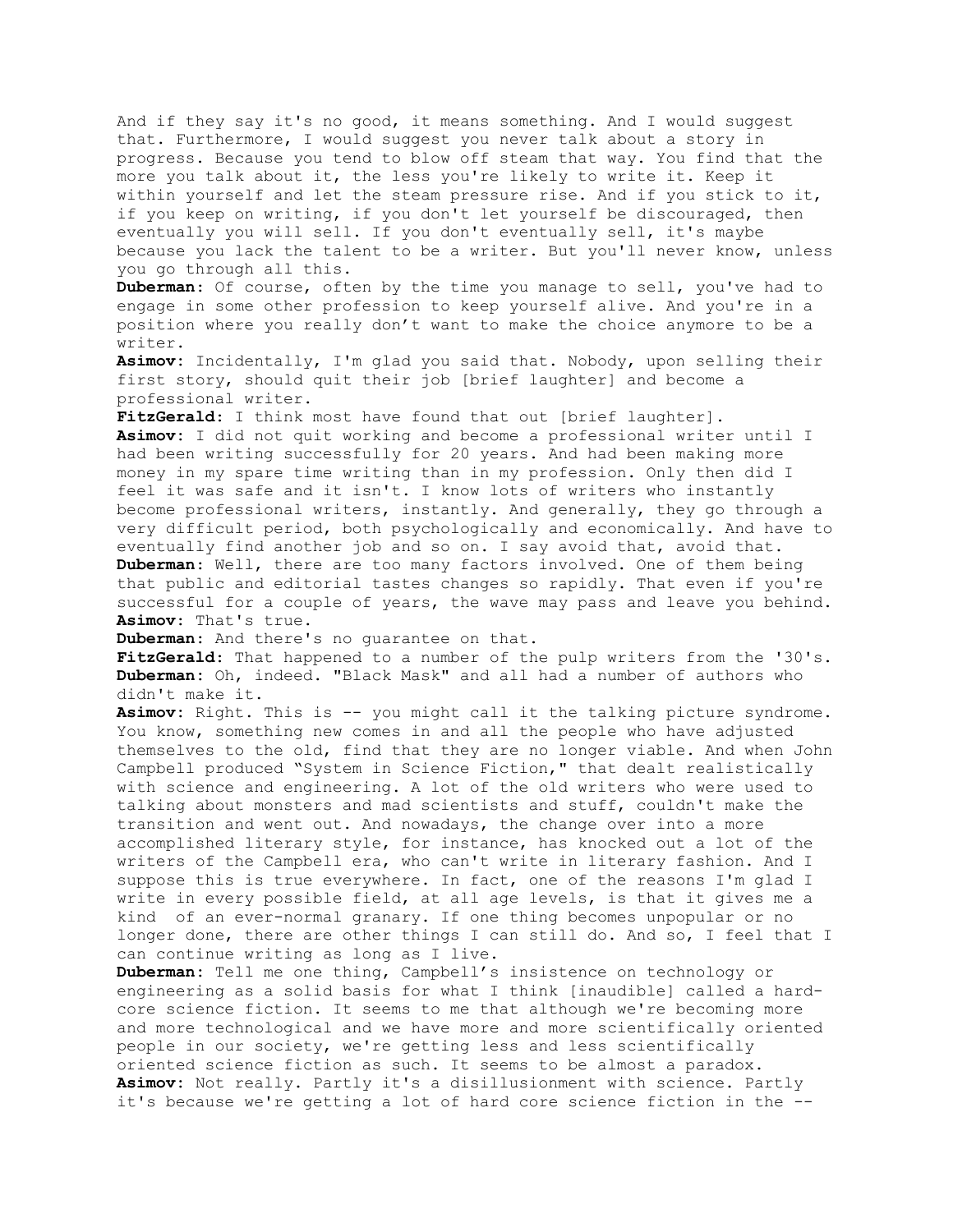I'm not being sarcastic, in the newspapers and magazines. Because my goodness, landing the Viking on Mars is hard core science fiction. Now we are doing it. But for years and years, this is exactly what we wrote about. So, that science fiction writers are tending to avoid this. **Duberman:** They're being wiped out by the popular.

**Asimov:** And then, finally, as I said before, a lot of the people who are now writing science fiction, are doing so in default of anything else and aren't interested in science.

**Duberman:** Are you tending to move away from science fiction, to some extent because a kind of disillusionment with science fiction as a viable form of literature?

**Asimov:** No, I think it's extremely viable. I will admit that I'm a little, I feel a little ill at ease with modern trends in science fiction. The highly stylistic, science fiction of today, the emotion saturated science fiction of today. The decreasing percentage of hard core science fiction that appears, makes me feel like a back number.

**Duberman:** There's been any number of times the charge level that science fiction is fundamentally cerebral, rather than emotional. And therefore, character isn't developed in science fiction and all the ramifications of that. It seems to me that the current trend is really, not only away from character, but also away from that cerebral side and it's really more toward action.

**Asimov:** Yes, it is. And you see, when I described earlier in this conversation about the difficulty of having background and plot at the same time. When you do that, you do spend a lot of time in your background, you have that much less time to spend on your characters. **Duberman:** Exactly.

**Asimov:** And, you know, you don't have the kind of characterization most people talk about when they say characterization. But if you consider your background society as a character, that's got all kinds of characterization. You see, but it's usually not considered by the critics. On the other hand, now, where the writers are trying to remove the cerebral quality and to add to the emotion, to work with the characterization in the older sense and so on. They do that at the cost of the background. And many modern science fictions, you have the people very sharply delineated. But you see a society only by flashes of lightning. You don't have it thoroughly worked out. So, that, you know, there is no such thing as a free lunch. If you gain something here, you lose something there. Now, when I said I felt like a back number, this doesn't mean that I don't write science fiction at all. And when I do write science fiction, often it turns out to be fairly popular. Last year I wrote a story called "The Bicentennial Man." Which has now been nominated for a Hugo. Whether it will win, I don't know. But at least it's been nominated. And in fact, one person reviewing it said and this rather touched me. I generally feel very cautious about reviewers. I don't like them. But this time he touched me. He said, "you read the book and for an hour and a half -- you read the story and for an hour and a half, you find yourself back in the Golden Age." That was sort of nice. I liked that.

**FitzGerald**: Well, look, I'd like to ask you something. What are you working on now? In both science fiction or otherwise?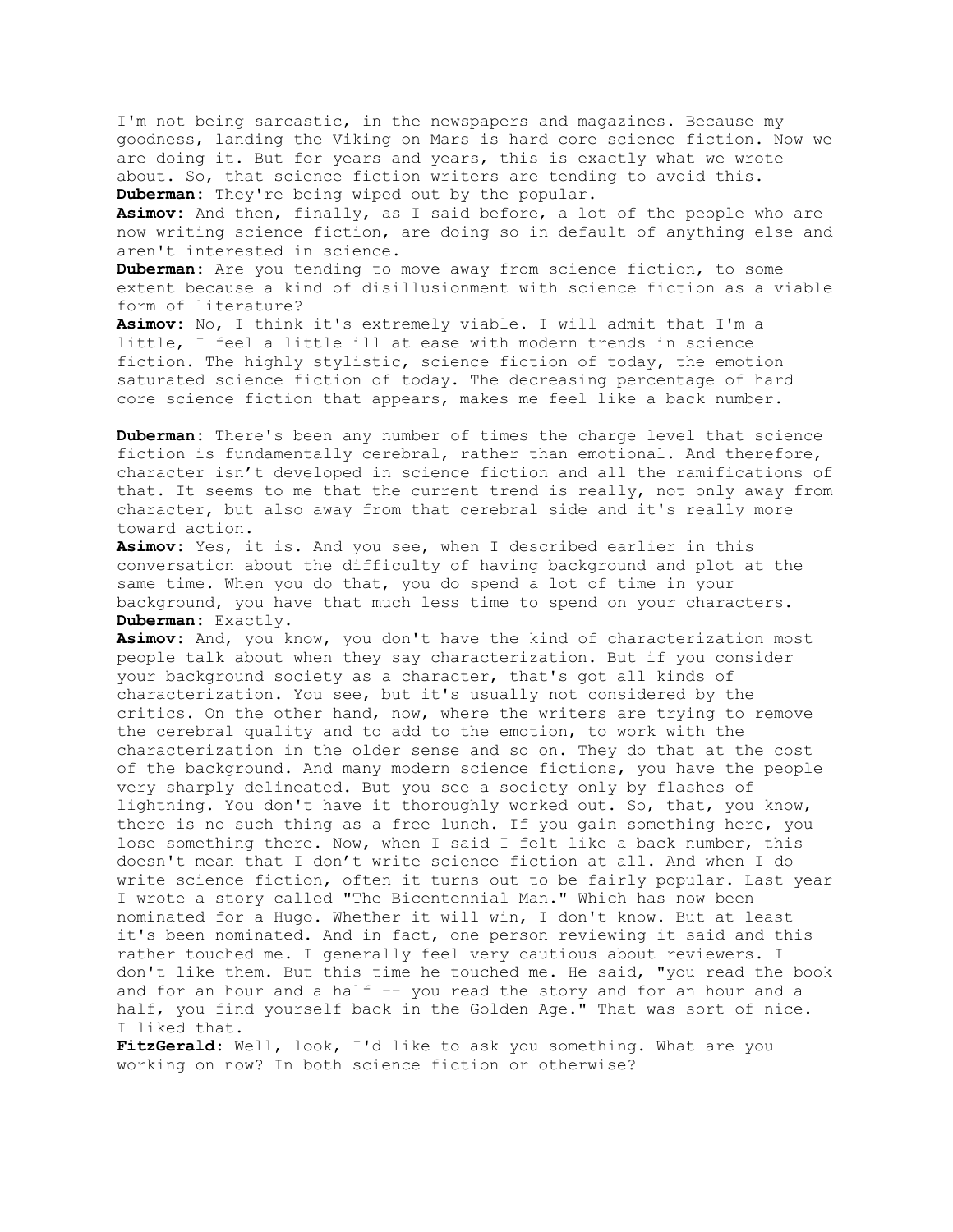**Asimov:** Well, let's see now. At the present moment, I'm going to be having a new science fiction magazine coming out the end of this year. It's a quarterly to begin with. If it does well, it will go to a bimonthly and then to a monthly. If it doesn't do well, it will stay quarterly for a few issues and then stop. We all hope it will do well. The title will be "Isaac Asimov's Science Fiction Magazine." I will be writing an introduction to each number. And three, at least, are guaranteed. And I will have a story in the first issue and a story in the third issue. And some small items in the second issue. I don't know if I can manage to write everything for issue. But they would like me to. So, there's that, which is on tap. And except for that, I'm writing almost entirely non-fiction at the moment. I've got two books, one on food and nutrition. And another one, "Ultimate Sources of Energy." Which has been in the works for years now, very slow. I'm working on a fourth volume of my "American History." I am putting together a new collection of essays. I write my monthly column for "Fantasy and Science Fiction." My monthly column for "American Way" magazine. And periodic articles for whoever, almost whoever asks me to. And I write my limericks, also. So, that I'm always busy. There's no day in which I don't have plenty of writing to do, if I want to. **FitzGerald**: Do you have any serious pursuits? [brief laughter]. **Asimov:** No, as a matter of fact. **Wolf:** Do you ever write any plays or screenplays? **Asimov:** I have no talent. I'm not visual. And I can't keep track of characters. Generally, in my stories I have two characters talking. And then two other characters. And then one of the characters and someone else. There's always two people on scene because I don't know what to do with the third person, while the two people are talking. My "Black Widower" stories, which appears for instance in these "Tales of the Black Widowers," I routinely have seven people on scene. But I have deliberately modeled them on people I know in a real club. Which is now I guess the "Black Widowers," call the "Trap Door Spiders." And by visualizing seven people I know, you see, I keep their characters straight and what they're doing and so on. To me in a way, that's cheating. But I'm told that lots of people do that. That they model their characters on real people, just so they can keep track of them more easily. But if I have to write for the visual media, for movies or television, this ability to keep your hands on everyone. And to know when a person comes in and when a person goes out. And what a person is doing while this person is speaking, I find that so difficult. I don't want to tackle it. **FitzGerald**: Well, with "Fantastic Voyage," how exactly did you work the writing of that? **Asimov:** Ah! Well, you see, it was the other way around. Somebody wrote a screenplay. I don't even know who. And they made the picture. And then while they were making the picture, they sent me a copy of the screenplay and asked me to novelize it and I did. So, the picture came first. I had nothing to do with it. **Duberman:** "On the Waterfront" technique. First the film and then the novel after. **Asimov:** Well, they do that more and more, but I was the very first person to novelize a movie and insist that it come out has a hard cover. Until then and maybe since then, it's always come out as a throwaway paperback.